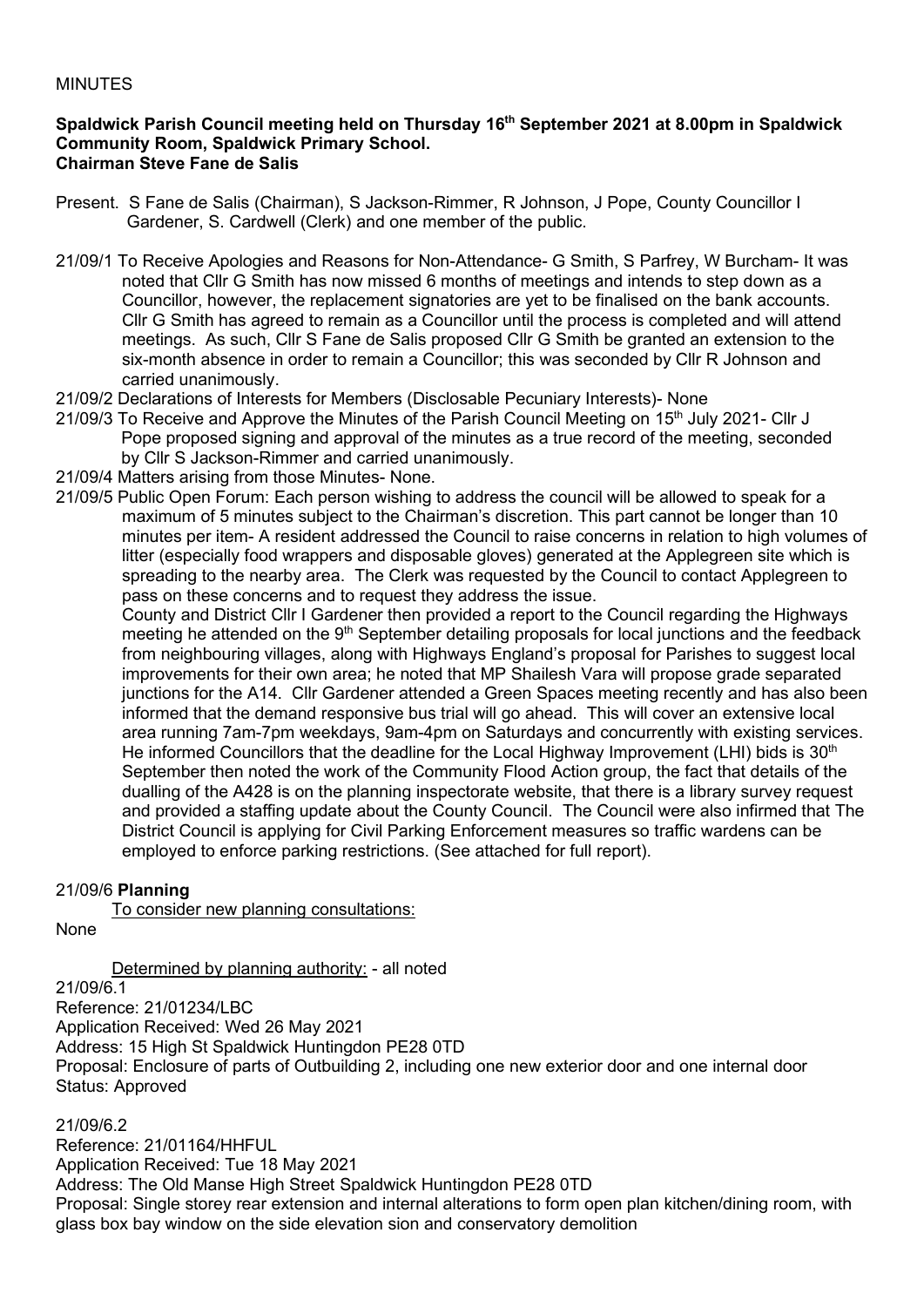Status: Approved

21/09/6.3 Reference: 21/00003/LBC Application Received: Sun 03 Jan 2021 Address: 38 High Street Spaldwick Huntingdon PE28 0TD Proposal: Installation of a woodburning stove in two sitting rooms Status: Approved

21/09/6.4 To discuss the Cambridgeshire Rural Affordable Housing Partnership / Homes for Local People and decide whether to support this or not- Following discussions, Cllr S Fane de Salis proposed the Council support the survey, this was seconded by Cllr S Jackson-Rimmer and carried.

## **21/09/7 Finance**

- 21/09/7.1 To note: Account balance at 07.09.21: £49,167.23- noted.
- 21/09/7.2 Update from Clerk regarding Community Infrastructure Levy (CIL) funding and the necessary Paperwork- Clerk noted that an email had been received stating the deadline for the latest CIL funding round is  $27<sup>th</sup>$  September but that there had been no further update on the previously agreed funding.
- 21/09/7.3 Update regarding bank accounts (access and signatories)- Clerk spoke to Barclays and Cllrs S Parfrey and W Burcham will need to contact them to finalise the access details.
- 21/09/7.4 Update from Clerk regarding Insurance renewal due and to consider quotations received- Clerk advised three quotes had been requested, from current insurers Came and Company, along with Zurich and BHIB, each for both a year and a three-year term. Following discussions regarding the available options, Cllr S Fane de Salis proposed the three-year agreement from BHIB be accepted as the best value for money (£548.51), especially given that Parish Online membership was included in the three-year deal; this was seconded by Cllr J Pope and carried unanimously.
- 21/09/7.5 To consider future purchase of a condolence book purchase in preparation for Operation London Bridge- Following discussion, Cllr R Johnson proposed a condolence book be purchased in preparation for the death of the Queen; this was seconded by Cllr S Jackson-Rimmer and carried unanimously; Clerk is to source costs for next meeting.
- 21/09/7.6 To note CIL breakdown (circulated prior to meeting)- noted.
- 21/09/7.7 To note VAT reclaim has been made and received to March 2021 (£1393.50)- noted.
- 21/09/7.8 To note CCC grass-cutting contribution has been received (£498.13)- noted.

Expenditure for approval 16<sup>th</sup> September 2021:

21/09/7.9 Clerk's wages (Jul-Aug): £381.90 + (Aug-Sep): £310.47= (S.Cardwell: **£662.17**, HMRC: **£30.20**)- Cllr S Fane de Salis proposed payment, seconded by Cllr J Pope and carried unanimously.

- 21/09/7.10 Grass-cutting payment to CGM for September: **£200 + VAT** (invoices 241103 for March, April & May (£720 inc. VAT), 241154 for June (£240 inc. VAT) and 241306 for July (£240 inc. VAT) previously approved have now been received and are also due for payment) Cllr S Fane de Salis proposed payment, seconded by Cllr R Johnson and carried unanimously. It was noted that the Council are happy with current grasscutting in the village.
- 21/09/7.11 Total Gas & Power invoices (Accounts 3006693866 & 3006693855- breakdown of cost circulated previously)- Account 3006693866 outstanding balance of £163.57. Account 3006693855 outstanding balance £124.40= combined Total **£287.97**- The Clerk advised that another invoice for each account had been received the previous day, bringing the combined total owed from October 2020 until now to **£316.73**. Cllr S Fane de Salis proposed payment of the revised total, seconded by Cllr S Jackson-Rimmer and carried unanimously.
- 21/09/7.12 A.Murphy invoice for cleaning of the Community Room (Aug-Sep) total **£30.00** Cllr S Fane de Salis proposed payment, seconded by Cllr S Jackson-Rimmer and carried unanimously.
- 21/09/7.13 Clerk has renewed SLCC membership for the year at a cost of £144- to consider payment of 6/16 of the cost (to be shared with Sawtry Parish Council)- **£54.00** -Cllr S Fane de Salis proposed payment, seconded by Cllr R Johnson and carried unanimously.
- 21/09/7.14 Cromwell Fire Invoice for servicing of the Community Room Fire Extinguishers- **£68.02** (inc. VAT)- Cllr S Fane de Salis proposed payment, seconded by Cllr S Jackson-Rimmer and carried unanimously.
- 21/09/7.15 JRB Enterprise Ltd invoice 22949 for 2 x cases of refill dog waste bags- **£71.10** (inc. VAT)- Cllr S Fane de Salis proposed payment, seconded by Cllr S Jackson-Rimmer and carried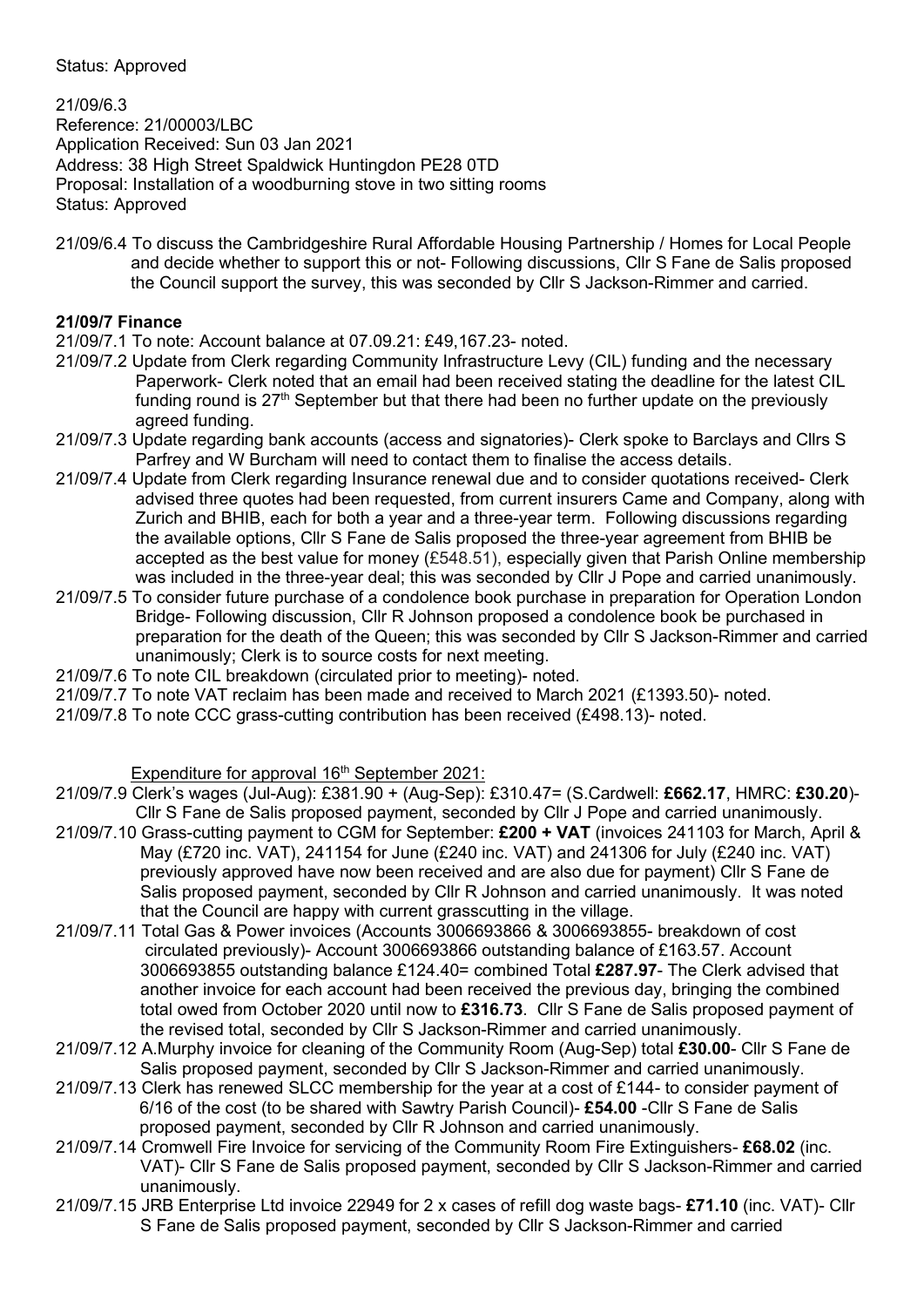unanimously.

- . 21/09/7.16 To consider purchase of Arnold-Baker on Local Council Administration, 12<sup>th</sup> edition, as recommended by Cilca training for all Parish Councils (£119 for SLCC members)- Following discussions, Cllr S Fane de Salis proposed not to purchase the book, seconded by Cllr J Pope and carried unanimously.
- 21/09/7.17 Reimbursement for Clerk for purchase of Ink Cartridge- **£32.79** (inc. VAT)- Cllr S Fane de Salis proposed payment, seconded by Cllr S Jackson-Rimmer and carried unanimously.

## **21/09/8 Assets – Provision/Maintenance**

- 21/09/8.1 Monthly Ferriman Road Play Area's Inspection- Cllr S Fane de Salis updated the Council noting that the monthly inspection had been completed and that there is a small split in the wet pour. The Clerk advised that the annual inspection is now also due and was requested to arrange this with Wicksteed.
- 21/09/8.2 To consider buying a wet pour repair kit from RTC Safety Surfaces for someone to repair the split in the wet pour (£130 +vat)- Cllr S Fane de Salis proposed purchase of the kit as a more economical option than an engineer coming to site, seconded by Cllr S Jackson-Rimmer and carried unanimously. Clerk to place the order and Cllrs S Fane de Salis and Johnson to complete the repair.
- 21/09/8.3 Village trees inspection update from Cllr Johnson- Cllr Johnson updated the Council, advising that he had visited the relevant sites in the village and had removed the dangerous branches raised at July's meeting. Clerk requested to contact Land Registry regarding who owns the tree on Thrapston Road where the roots are growing under the path causing it to be uneven.
- 21/09/8.4 Update regarding the village noticeboard which has been damaged- Cllr R Johnson confirmed that he has reattached the top of the noticeboard which had broken off. Cllr W Burcham had previously agreed to looking into repair or replacement of the backing board.
- 21/09/8.5 Update regarding concerns raised by The War Memorials Trust- Cllr W Burcham sent a written update prior to the meeting advising that she was yet to receive a response from the War Memorials Trust regarding her request for a site visit. Cllr G Smith had also previously circulated a document from Huntingdonshire District Council confirming that they have refused Spaldwick Parish Council's planning permission request to replace the War Memorial. It was also noted that the Clerk had received an email regarding ordering a poppy wreath for Remembrance Day and that this should be arranged as usual.
- 21/09/8.6To discuss a donation offered by a resident of a metal cut out of a WWII soldier- Following discussions, The Council are very happy to accept the cut out and Cllr S Fane de Salis will arrange collection.

## **21/09/9 Highways, footpaths, byways, gritting bin, trees, etc.**

- 21/09/9.1 Update regarding MVAS Flashing Speed Sign, including consideration of costings and quotes for private purchase received by Clerk- Following the update from District and County Cllr I Gardener the Parish Council will await contact details for the new Highway Officer for the area and pursue the MVAS unit with her.
- 21/09/9.2 Footpaths update- Kissing gate installed on footpath 10 to replace the broken stile. Easton Footpath 2 which was obstructed and overgrown around the bridge has now been cleared- noted.
- 21/09/9.3 To consider quotes received for hedge cutting at the open space along Ferriman road- Cllr S Fane de Salis detailed the specification for the work and the Clerk had circulated the quotations from the three contractors (CGM, Jane and Sons and Johnny Steele) prior to the meeting. Cllr S Fane de Salis proposed the quote from Johnny Steele (£950) be accepted for the work on the basis it was the cheapest, he is a local contractor and has completed the same job before; this was seconded by Cllr R Johnson and carried unanimously.
- 21/09/9.4 To discuss the uneven road surface due to a tree on Church Lane where a resident recently fell and any action to be taken- As discussed during item 21/09/8.3, Clerk to contact Land Registry.
- 21/09/9.5 To discuss the issue of stones on the footpath in Thrapston Road- Following discussions, the situation is to be monitored.
- 21/09/9.6 To finalise details for the Local Highway Improvement 2022/23 application: Deadline for applications is 30<sup>th</sup> September 2021- Cllr S Jackson-Rimmer outlined the draft application she had filled in with the help of District and County Councillor I Gardener for £15,000 of LHI funding to enable the creation of three 40mph buffer zones on the three main routes through the village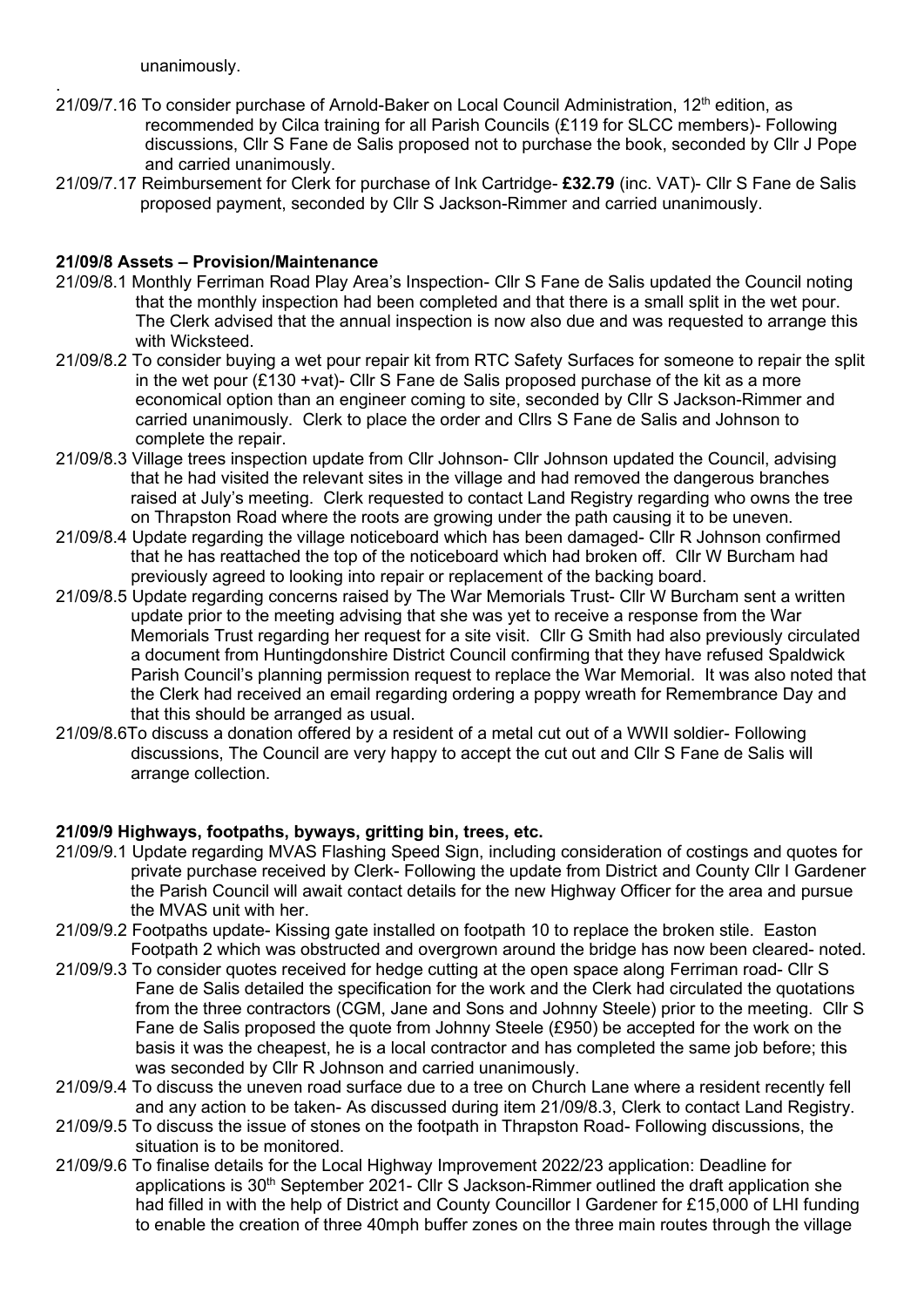to encourage drivers to slow down. The application form was reviewed by the other Councillors at the meeting and Cllr S Fane de Salis proposed the applicant contribution be increased from 10% to 20% prior to submission; this was seconded by Cllr S Jackson-Rimmer and carried unanimously.

- 21/09/9.7 To discuss emptying of the playpark bin going forward- Cllr S Fane de Salis informed the Council that the playpark bin has previously been emptied by a resident into their own bin, but people continue to add items such as dog waste (despite signs requesting the bin is not used for this purpose), so the resident has requested an alternative solution for emptying the bin. Following discussions, Cllr S Fane de Salis proposed the bin be removed completely, this was seconded by Cllr S Jackson-Rimmer and carried unanimously; Cllrs Fane de Salis and Johnson will complete the removal.
- 21/09/9.8 To discuss double-parking on the High Street- It was agreed that there is no enforcement currently but it is an item which could be revisited for a potential future LHI bid, especially given that the Distrct Council are looking to employ civil parking enforcement.
- 21/09/9.9 To discuss the overgrown hedges on Thrapston Road and Royston Avenue- Both issues have been reported by the Clerk. Confirmation has been received that the work has been ordered for Thrapston Road but this could take up to three months to complete. Clerk to chase a response in relation to Royston Avenue.
- 21/09/9.10 To note: Applications for the Community Gritting Scheme are to be completed by 31st October 2021- noted.

## **21/09/10 Community Room**

- 21/09/10.1 Update regarding the Community Room- Clerk advised Councillors that the room is being hired more regularly now and that there is an ongoing issue with the alarm that is being investigated by the school. Some of the cleaning supplies have run out so it was agreed that antibacterial spray and wipes, along with hoover bags should be ordered by the Clerk from Grafton Projects.
- 21/09/11 Defibrillator Installation update- The Defibrillator has now been installed on the outside wall of the Community Room and training is to be given on Saturday. The Chairman expressed thanks to Cllrs Parfrey and Pope for all of their work to arrange the installation.
- 21/09/12 Update regarding official domain email addresses for the Council- It was noted that the email addresses are ready to be changed over whenever Councillors are ready.
- 21/09/13 To note: Clerk has completed the first session of the Cilca Course and is expected to take approximately a year to complete the qualification- noted.
- 21/09/14 To appoint an internal auditor- Following discussions, Cllr S Fane de Salis proposed that Michael Williamson (Mijan) be appointed again for the coming year; this was seconded by Cllr S Jackson- Rimmer and carried unanimously.
- 21/09/15 Any items for the next edition of Spaldwick News- none.

## **21/09/16 Correspondence** (-previously circulated)- all noted.

- 21/09/16.1 Office of the Police and Crime Commissioner for Cambridgeshire and Peterborough: Have your say on a new Police and Crime Plan for Cambridgeshire and Peterborough- 13/07/21
- 21/09/16.2 HDC: Huntingdonshire District Council Consultation on Hackney Carriage and Private Hire Policy- 13/07/21
- 21/09/16.3 Cambridge & Peterborough Combined Authority: HAVE YOUR SAY: Demand Response Transport plans for West Huntingdonshire- 19/07/21
- 21/09/16.4 CAPALC: Code of Conduct 2021 Guidance & CAPALC Awards 2021 21/09/21
- 21/09/16.5 HDC Gambling Act Statement of Principles Consultation- 22/07/21
- 21/09/16.6 Cambridge & Peterborough Combined Authority: Concessionary Fare Passes renewal posters- 21/09/21
- 21/09/16.7 CAPALC: For Circulation- August Bulletin- 04/08/21
- 21/09/16.8 CAPALC: Chief executive's bulletin- 06/08/21
- 21/09/16.9 CAPALC: Cambridgeshire Local Council Champions Survey- 12/08/21
- 21/09/16.10 CAPALC: NALC Event Rural Housing- 12/08/21
- 21/09/16.11 CCC: Community Gritting Scheme applications for Winter 2021 2022- 16/08/21